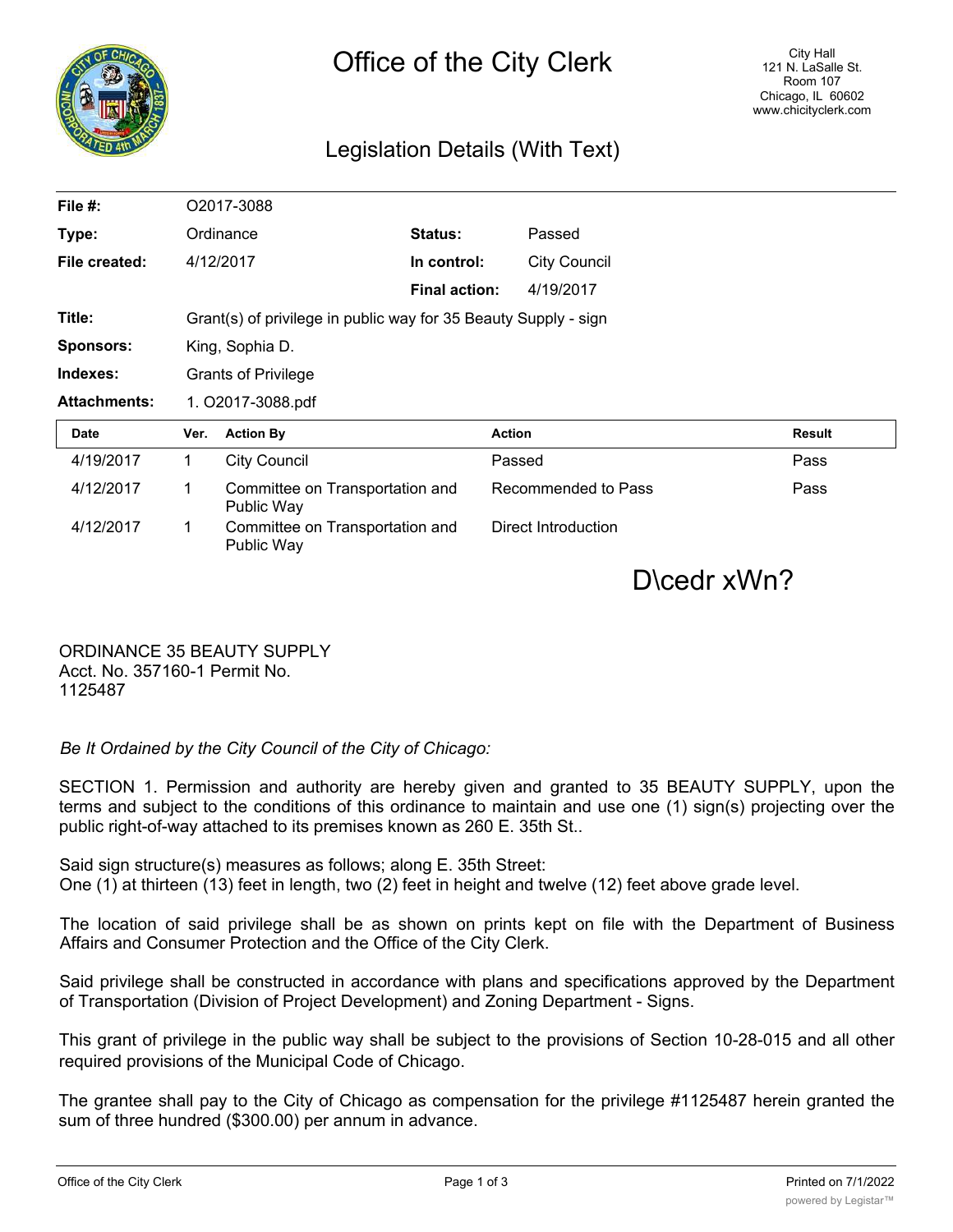A 25% penalty will be added for payments received after due date.

The permit holder agrees to hold the City of Chicago harmless for any damage, relocation or replacement costs associated with damage, relocation or removal of private property caused by the City performing work in the public way.

Authority herein given and granted for a period of five (5) years from and after Date of Passage.

Alderman

Sophia King 4<sup>th</sup> Ward

Page 1

(Page 3 of 4)

### **Front-Lit Channel Letters w/ LED Illumination • Raceway Mounted**

# **tfasiqns**

5500 N. Kedzie Ave Chicago. IL €0625 773-2J7-S007 | sales@tf»signs.c«m

Client 35 Beauty Supply Address 260 E 35th St Chicago

Tel Email

Landlord Address

Tel Email

Start Date 00/00/0000 Last Revision 00/00/0000 Job# 00000 Drawing\* 00000a v1 s1 / e1 Page 1 of 2

Client Approval Landlord Approval

Sales Rep Seung Park Designer Peter Boateni

E322358

Department of Business Affairs and Consumer Protection

Small Business Center - Public Way Use Unit City Mall - 121 N LaSalle Street, Room 800 • Chicago, IL 60602 312-74-GOBIZ/ 312-744-6249 • (312) 744-1944 ('ITY) http. /Avww.cilvofchicago ora/hacp